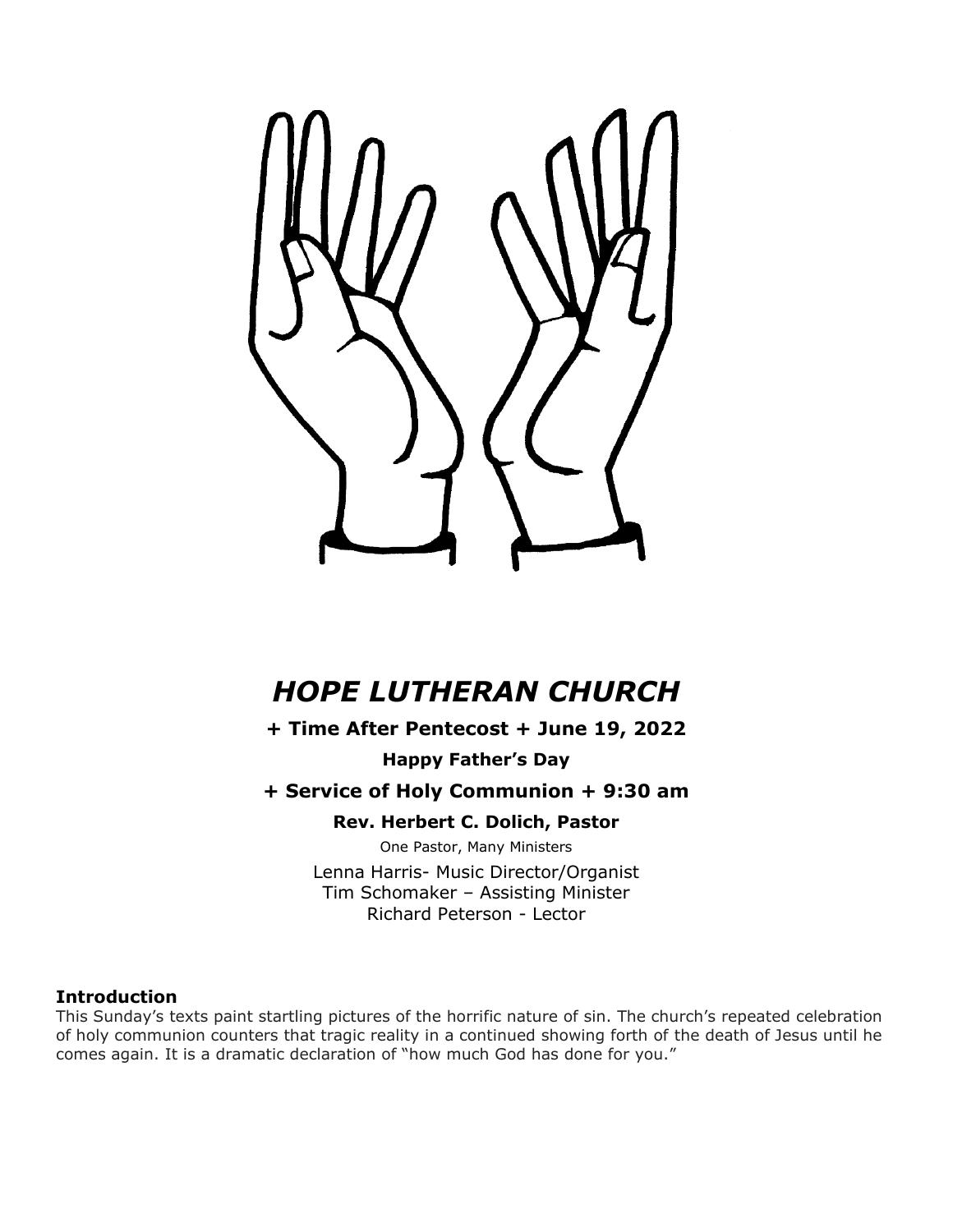## *+ GATHERING +*

#### **Welcome & Announcements** *(see the last page for additional announcements)*

**Prelude** "The Smith Sisters"

Please Stand

**Gathering Hymn "**Glorious Things of Thee" ORB

#### **Greeting**

- P For surely I know the plans I have for you, says the Lord, plans for your welfare and not for harm, to give you a future with hope. (Jeremiah 29:11)
- P The grace of our Lord Jesus Christ, the love of God, and the communion of the Holy Spirit be with you all.
- **C And also with you.**
- P In the beginning was the Word,
- **C and the Word was with God, and the Word was God.**
- P In the Word was life,
- **C and the life was the light of all people.**
- P The Word became flesh and lived among us,
- **C and we have seen His glory, full of grace and truth.**

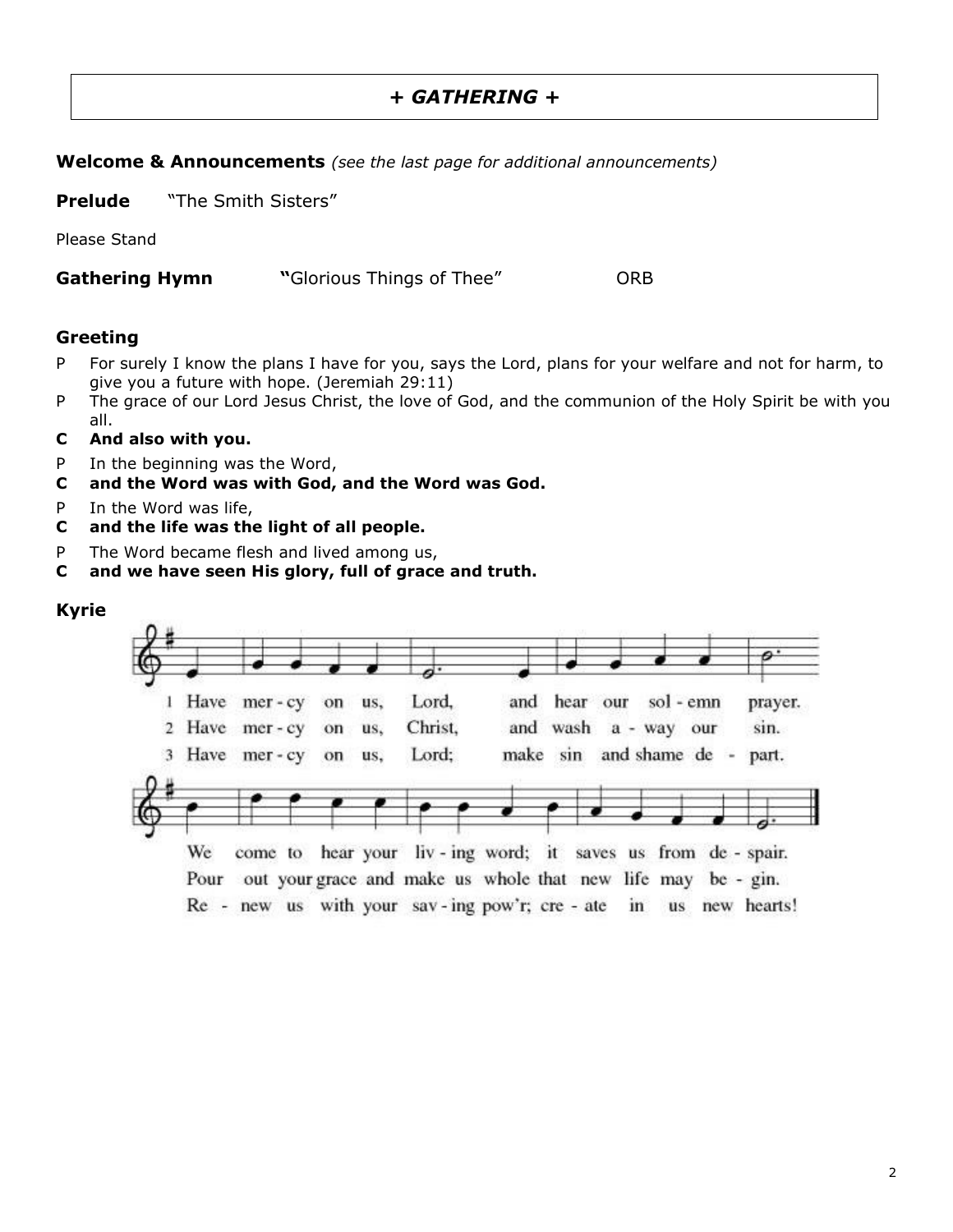**Canticle**



## **Prayer of the Day**

P The Lord be with you.

#### **C And also with you.**

P O Lord God, we bring before You the cries of a sorrowing world. In Your mercy set us free from the chains that bind us, and defend us from everything that is evil, through Jesus Christ, our Savior and Lord.

#### **C Amen.**

Please be seated

#### *+ WORD +*

#### **First Reading – Isaiah 65:1-9**

*The prophet announces God's impatience. The people's self-absorption is idolatry, and images of practices that displease God fill this reading. Like a vintner who crushes the grape to release the wine, God will use Israel's exile to establish a new community of the faithful.*

#### L **The first reading is from the 65th Chapter of Isaiah**

 $1$ I was ready to be sought out by those who did not ask,

to be found by those who did not seek me.

I said, "Here I am, here I am,"

to a nation that did not call on my name.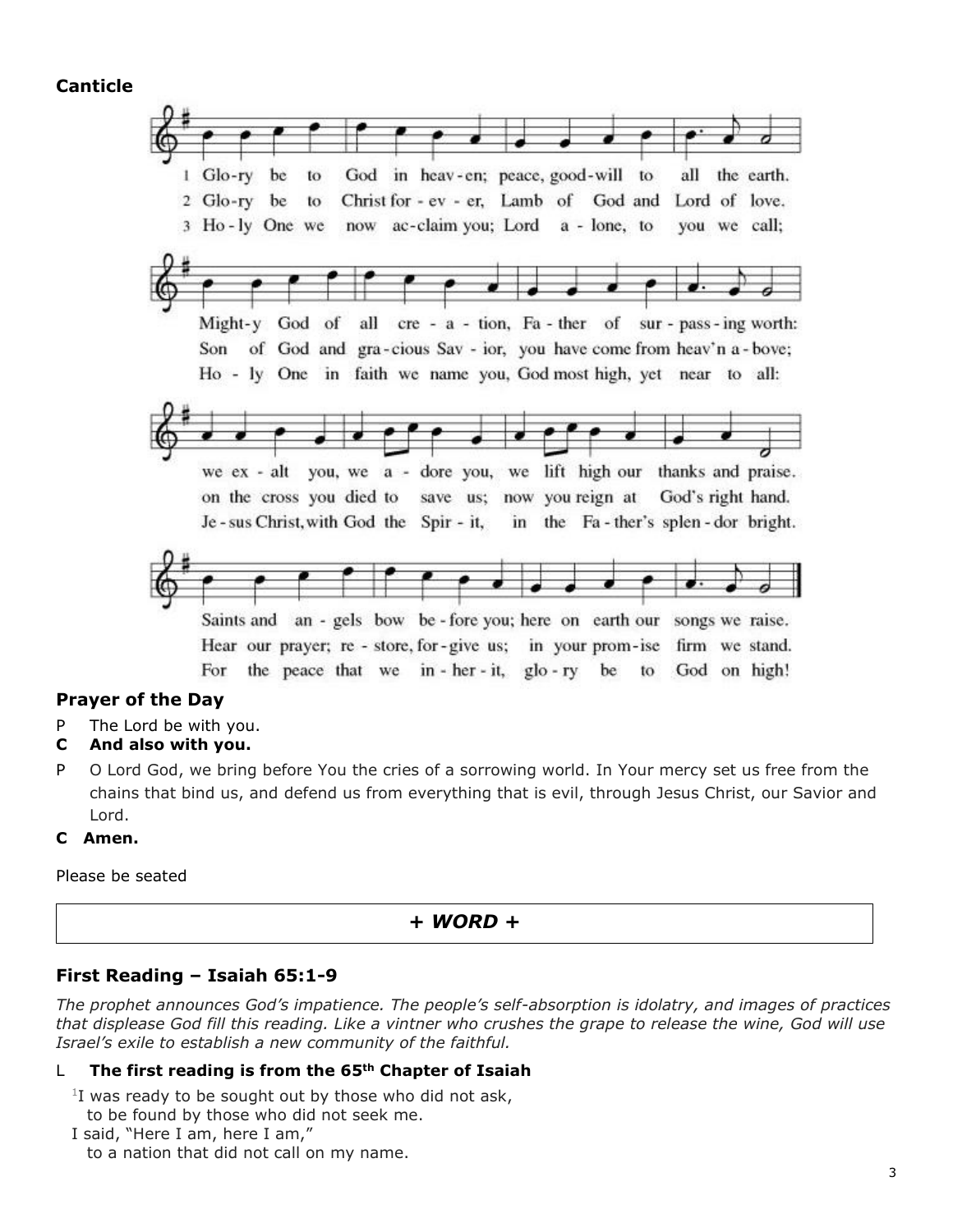2 I held out my hands all day long to a rebellious people, who walk in a way that is not good, following their own devices;  $3a$  people who provoke me to my face continually, sacrificing in gardens and offering incense on bricks; <sup>4</sup>who sit inside tombs, and spend the night in secret places; who eat swine's flesh, with broth of abominable things in their vessels;  $5$ who say, "Keep to yourself, do not come near me, for I am too holy for you." These are a smoke in my nostrils, a fire that burns all day long. <sup>6</sup>See, it is written before me: I will not keep silent, but I will repay; I will indeed repay into their laps  $7$ their iniquities and their ancestors' iniquities together, says the LORD; because they offered incense on the mountains and reviled me on the hills, I will measure into their laps full payment for their actions. <sup>8</sup>Thus says the LORD: As the wine is found in the cluster, and they say, "Do not destroy it, for there is a blessing in it," so I will do for my servants' sake, and not destroy them all. 9 I will bring forth descendants from Jacob, and from Judah inheritors of my mountains; my chosen shall inherit it,

and my servants shall settle there.

## L The Word of the Lord.

**C Thanks be to God.**

**Psalm – 22:19-28** (Read responsively by full verse)

 $19$ But you, O LORD, be not far away; O my help, hasten to my aid.

- <sup>20</sup>**Deliver me from the sword,**
- **my life from the power of the dog.**
- <sup>21</sup>Save me from the lion's mouth!

From the horns of wild bulls you have rescued me.

#### <sup>22</sup>**I will declare your name to my people;**

#### **in the midst of the assembly I will praise you.**

<sup>23</sup>You who fear the LORD, give praise! All you of Jacob's line, give glory.

Stand in awe of the LORD, all you offspring of Israel.

<sup>24</sup>**For the LORD does not despise nor abhor the poor in their poverty; neither is the LORD's face hidden from them;**

#### **but when they cry out, the LORD hears them.**

 $25$ From you comes my praise in the great assembly;

I will perform my vows in the sight of those who fear the LORD.

<sup>26</sup>**The poor shall eat and be satisfied,**

#### **Let those who seek the LORD give praise! May your hearts live forever!**

 $27$ All the ends of the earth shall remember and turn to the LORD;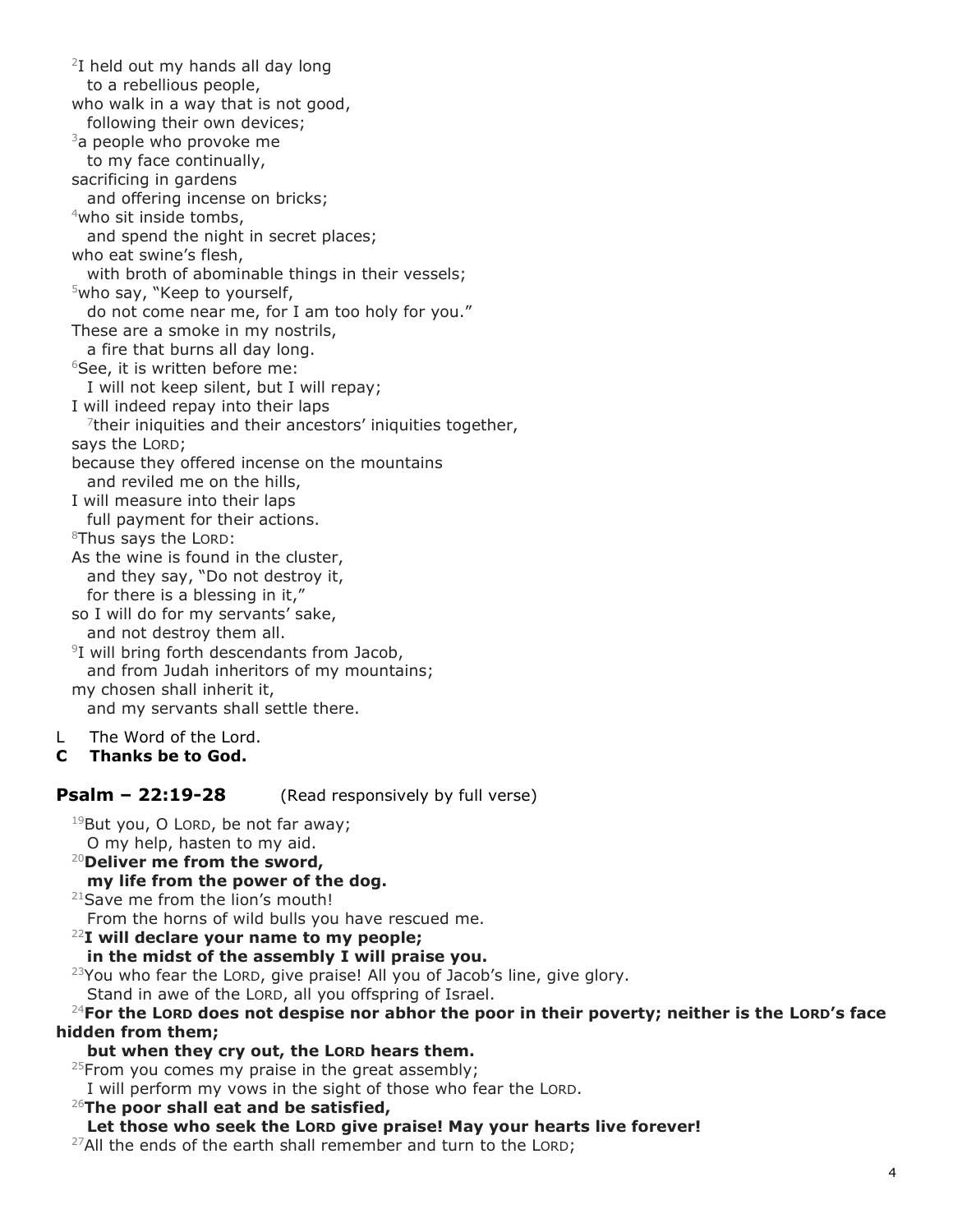all the families of nations shall bow before God.

#### <sup>28</sup>**For dominion belongs to the LORD, who rules over the nations.**

## **Second Reading – Galatians 3:23-29**

*For Paul, baptism is a powerful bond that unites people not only with God but with other believers. Those who call themselves children of God experience a transformation that removes prejudices of race, social class, or gender in favor of true unity in Christ.*

#### L **The second reading is from Galatians the 3rd Chapter**

 $^{23}$ Now before faith came, we were imprisoned and quarded under the law until faith would be revealed. <sup>24</sup>Therefore the law was our disciplinarian until Christ came, so that we might be justified by faith. <sup>25</sup>But now that faith has come, we are no longer subject to a disciplinarian, <sup>26</sup>for in Christ Jesus you are all children of God through faith.  $27$ As many of you as were baptized into Christ have clothed yourselves with Christ.  $28$ There is no longer Jew or Greek, there is no longer slave or free, there is no longer male and female; for all of you are one in Christ Jesus. <sup>29</sup>And if you belong to Christ, then you are Abraham's offspring, heirs according to the promise.

L The Word of the Lord.

#### **C Thanks be to God.**

Please stand

## **Gospel Acclamation**



## **Holy Gospel – Luke 8:26-39**

*Jesus' mission includes foreigners and his authority extends to the casting out of demons. Some who witness Jesus' work are seized with confusion and fear, but the man who was healed is commissioned to give testimony to God's mercy and power.*

P The Holy Gospel according to Luke the 8<sup>th</sup> Chapter

## **C Glory to You, O Lord**.

<sup>26</sup>Then [Jesus and his disciples] arrived at the country of the Gerasenes, which is opposite Galilee. <sup>27</sup>As he stepped out on land, a man of the city who had demons met him. For a long time he had worn no clothes, and he did not live in a house but in the tombs.  $28$ When he saw Jesus, he fell down before him and shouted at the top of his voice, "What have you to do with me, Jesus, Son of the Most High God? I beg you, do not torment me"—<sup>29</sup>for Jesus had commanded the unclean spirit to come out of the man. (For many times it had seized him; he was kept under guard and bound with chains and shackles, but he would break the bonds and be driven by the demon into the wilds.)  $30$  Jesus then asked him, "What is your name?" He said, "Legion"; for many demons had entered him.  $31$ They begged him not to order them to go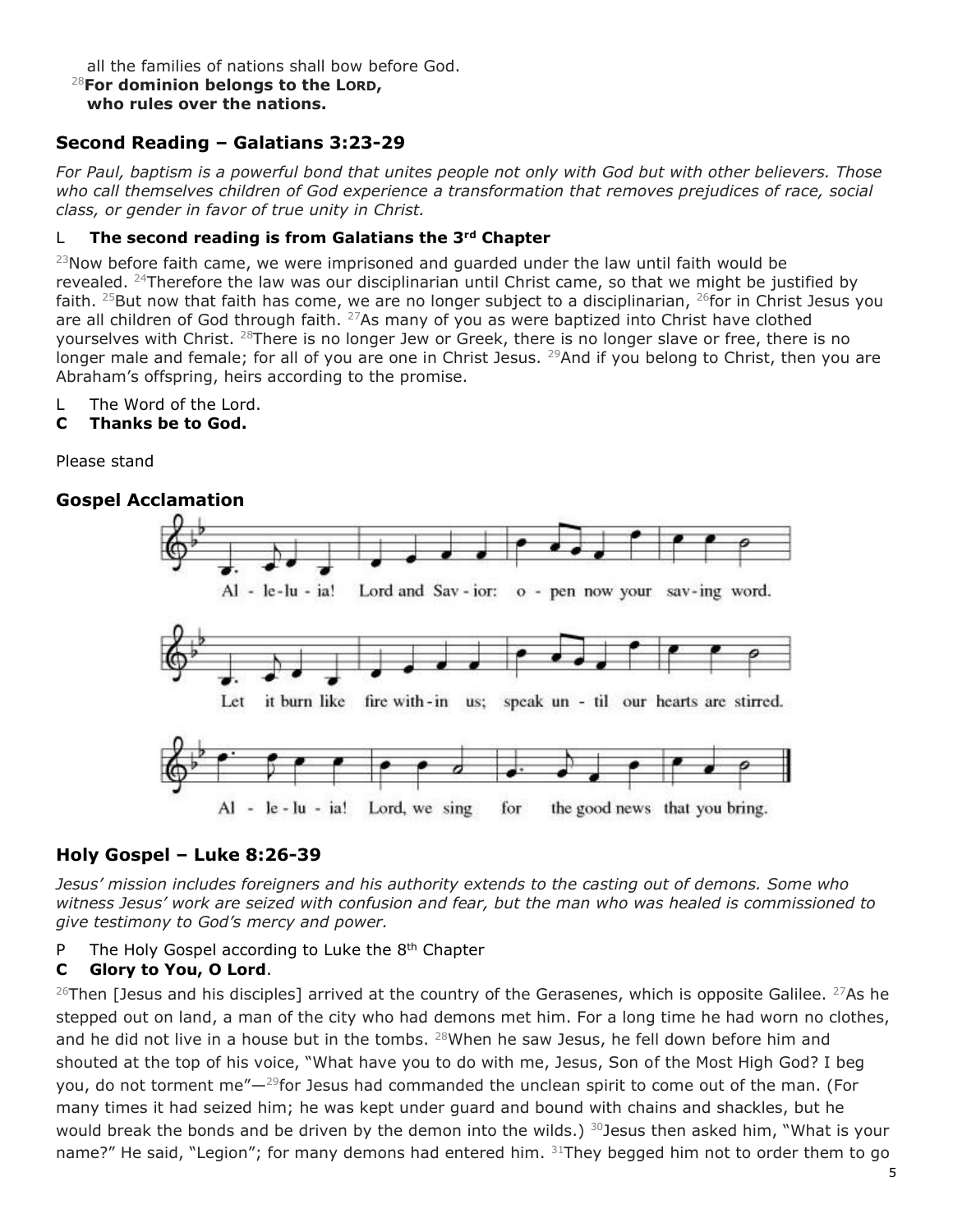back into the abyss.

 $32$ Now there on the hillside a large herd of swine was feeding; and the demons begged Jesus to let them enter these. So he gave them permission.  $33$ Then the demons came out of the man and entered the swine, and the herd rushed down the steep bank into the lake and was drowned.

 $34$ When the swineherds saw what had happened, they ran off and told it in the city and in the country. <sup>35</sup>Then people came out to see what had happened, and when they came to Jesus, they found the man from whom the demons had gone sitting at the feet of Jesus, clothed and in his right mind. And they were afraid.  $36$ Those who had seen it told them how the one who had been possessed by demons had been healed. <sup>37</sup>Then all the people of the surrounding country of the Gerasenes asked Jesus to leave them; for they were seized with great fear. So he got into the boat and returned.  $38$ The man from whom the demons had gone begged that he might be with him; but Jesus sent him away, saying, <sup>39</sup> Return to your home, and declare how much God has done for you." So he went away, proclaiming throughout the city how much Jesus had done for him.

- P This is the Gospel of our Lord.
- **C Praise to You, O Christ.**

Please be seated

#### **Sermon**

**Time for Reflection**

Please stand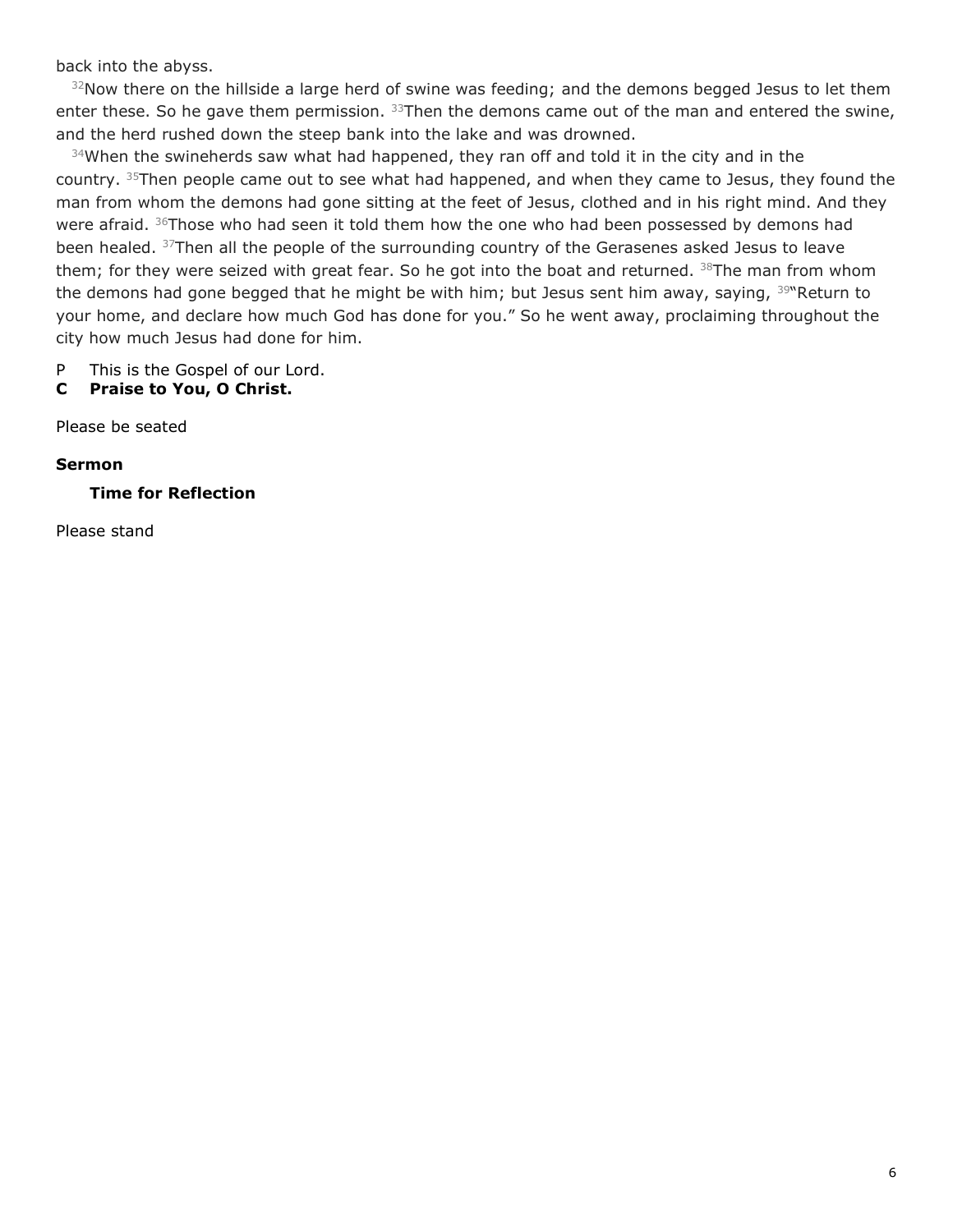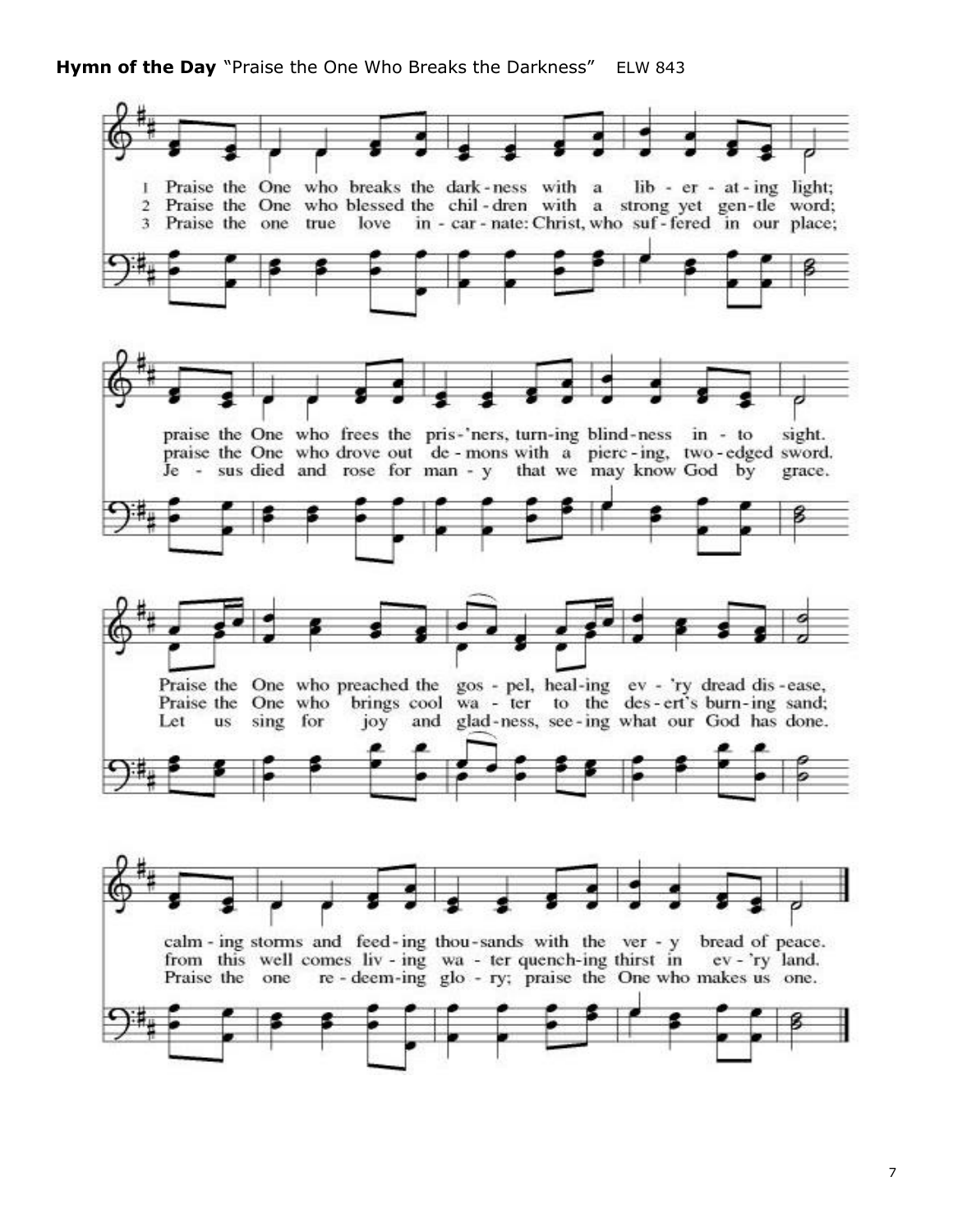## **Apostles Creed – Confession and Forgiveness**

- P In Christ, you have heard the word of truth, the gospel of your salvation.
- **C We believe in Him and are marked with the seal of the promised Holy Spirit.**
- P Living together in trust and hope, we confess our faith.
- **C I believe in God, the Father almighty, creator of heaven and earth.**

 **I believe in Jesus Christ, His only Son, our Lord. He was conceived by the power of the Holy Spirit and born of the virgin Mary. He suffered under Pontius Pilate, was crucified, died, and was buried. He descended into hell. On the third day He rose again. He ascended into heaven and is seated at the right hand of the Father. He will come again to judge the living and the dead.**

 **I believe in the Holy Spirit, the holy catholic Church, the communion of saints, the forgiveness of sins, the resurrection of the body, and the life everlasting. Amen**

- P Build yourselves up on your most holy faith;
- **C Pray in the Holy Spirit.**
- P Keep yourselves in the love of God;
- **C look forward to the mercy of our Lord Jesus Christ.**
- P If anyone is in Christ, there is a new creation:
- **C Everything old has passed away; behold, everything has become new!**
- P God has given us the ministry of reconciliation. Therefore, let us be reconciled to God and to one another.

Gracious God,

- **C have mercy on us. In Your compassion forgive us our sins, known and unknown, things done and left undone. Uphold us by Your Spirit so that we may live and serve You in newness of life, to the honor and glory of Your holy name through Jesus Christ our Lord. Amen**
- P Almighty God have mercy on you, forgive you all your sins through our Lord Jesus Christ, strengthen you in all goodness, and by the power of the Holy Spirit keep you in eternal life.
- **C Amen.**

## **Prayers of Intercession**

A United in Christ and guided by the Spirit, we pray for the church, the creation, and all in need.

*A brief silence.*

- A Holy God, You hear the cries of those who seek You. Equip Your church with evangelists who reveal the continuous call of Your outstretched hands and Your promises of a home in You. God of grace,
- **C hear our prayer.**
- A You hear the cries of the earth. Restore places where land, air, and waterways have been harmed. Guide us to develop and implement sources of energy and food production that do not destroy the earth. God of grace,

#### **C hear our prayer.**

- A You hear the cries of those who call to You. Bring true freedom and human flourishing to all Your beloved children. God of grace,
- **C hear our prayer.**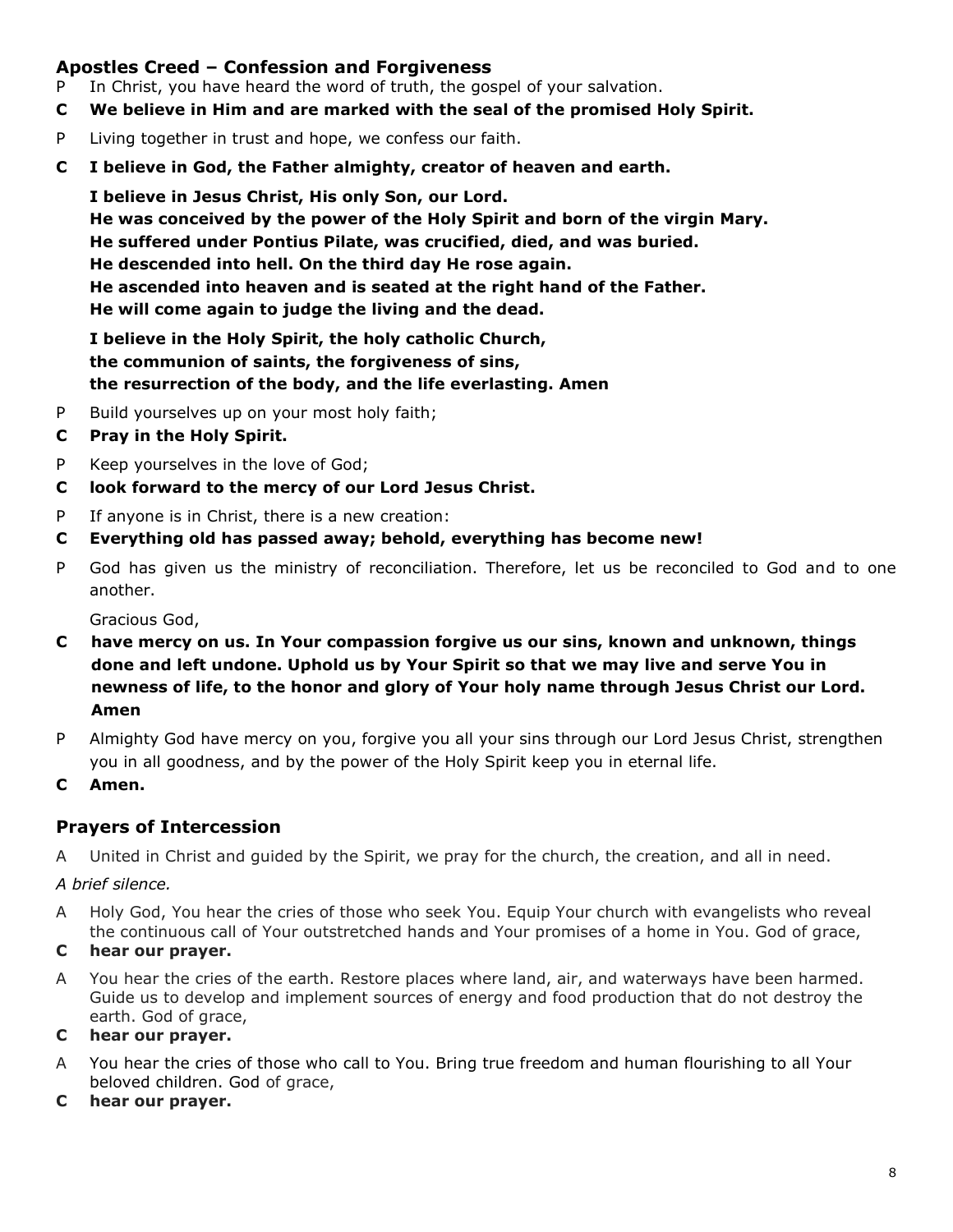A You hear the cries of those who suffer. Come to the aid of all who are homeless, naked, hungry, and sick *especially* all those we name before You now. Bring peace to any experiencing mental illness, that they can clearly recognize Your loving presence. God of grace,

#### **C hear our prayer.**

A You hear the cries of those who celebrate and those who grieve on this Father's Day. Nurture mutual love and tender care in all relationships. Comfort those for whom this day brings sadness or longing. God of grace,

#### **C hear our prayer.**

*Here other intercessions may be offered.*

A We give thanks for the faithful departed whose lives proclaimed all You had done for them (*especially*). At the last, unite us with them as we make our home in You. God of grace,

#### **C hear our prayer.**

- P God of every time and place, in Jesus' name and filled with Your Holy Spirit, we entrust these spoken prayers and those in our hearts into Your holy keeping.
- **C Amen.**

## **Peace**

P Sisters and brothers, rejoice. Mend your ways, encourage one another, agree with one another, live in peace.

The peace of the Lord be with you always.

**C And also with you.**

#### **Please share our Lord's Peace with one another**

Please be seated

## **Responding to God's Faithfulness with Giving**

**Offertory** "The Smith Sisters"

Please stand

## **Offering Prayer**

- A Let us pray.
- A Blessed are you, O God, maker of all things. Through your goodness you have blessed us with these gifts: ourselves, our time, and our possessions. Use us, and what we have gathered, in feeding the world with your love, through the one who gave himself for us, Jesus Christ, our Savior and Lord.
- **C Amen.**

## *+ MEAL +*

## **Great Thanksgiving**

- P The Lord be with you.
- **C And also with you.**
- P Lift up your hearts.
- **C We lift them to the Lord.**
- P Let us give thanks to the Lord our God.
- **C It is right to give our thanks and praise.**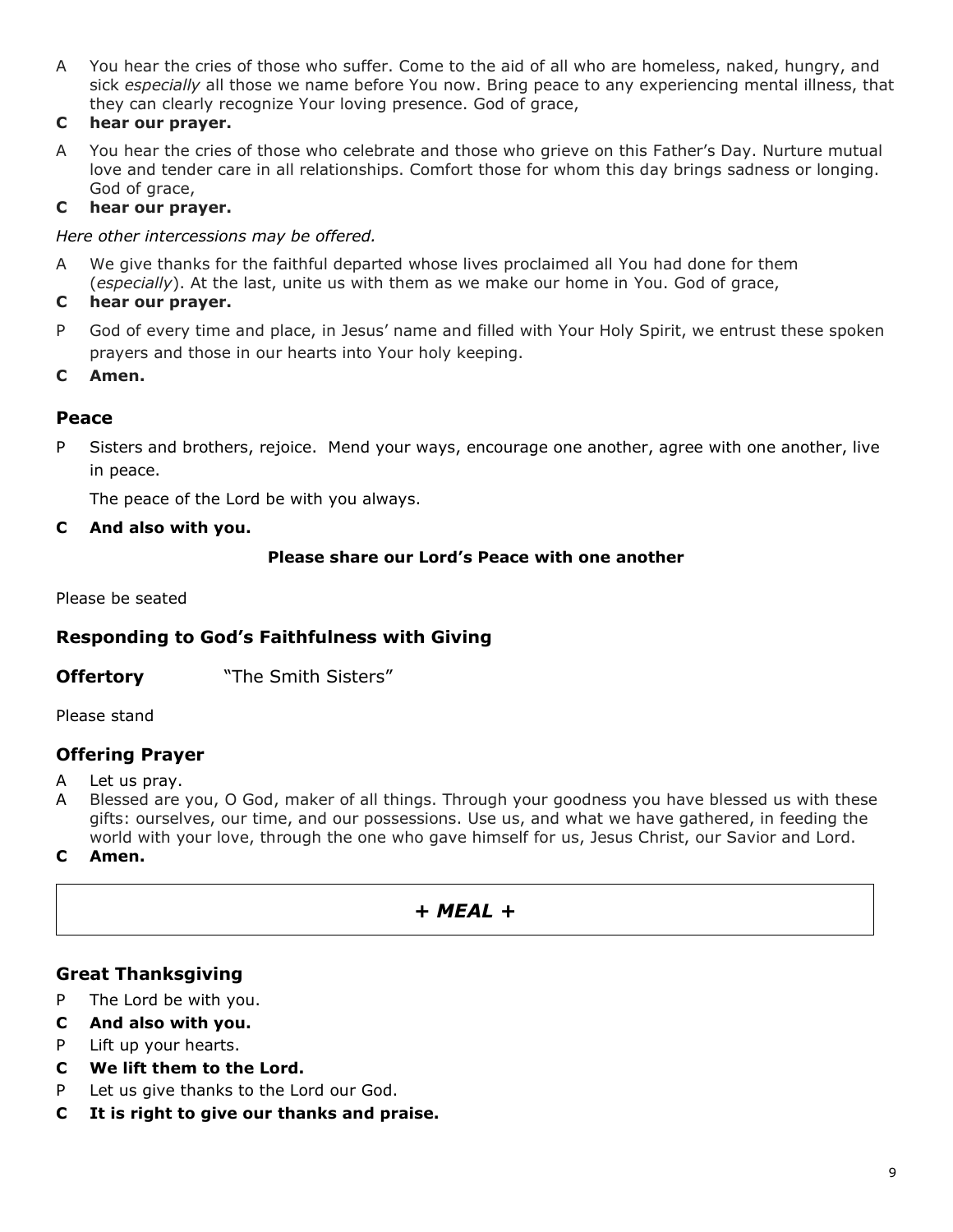## **Preface – page 207**

P It is indeed right, … we praise Your name and join their unending hymn:

## **Thanksgiving at the table**

In the night in which He was betrayed, our Lord Jesus took bread, and gave thanks; broke it, and gave it to His disciples, saying:

Take and eat; this is my body, given for you.

Do this for the remembrance of me.

Again, after supper, He took the cup, gave thanks, and gave it for all to drink, saying:

This cup is the new covenant in my blood,

shed for you and for all people for the forgiveness of sin.

Do this for the remembrance of me.

For as often as we eat of this bread and drink from this cup,

We proclaim the Lord's death until He comes.



Christ has died. Christ is ris-en. Christ will come a - gain.

To You, O God, Father, Son, and Holy Spirit, be all honor and glory in Your holy church, now and forever.



#### **Lord's Prayer –** Page 208

- P Lord, remember us in Your kingdom and teach us to pray:
- **C Our Father, who art in Heaven……**
- **C Amen.**

#### **Invitation to Communion**

P Come to the table. Feast on God's abundant life for you.

Please be seated

#### **Communion** (Communion up the aisle)

- P The body of Christ, given for you.
- P The blood of Christ, shed for you.

Please Stand

#### **Communion Canticle** "I Exalt Thee"

Verse 1 – I Exalt Thee (sing 3x) Verse 2 – We Exalt Thee (sing 3x) Verse 3 – Hallelujah (sing 3x) End with – Oh, My Lord End with – Oh, My Lord End with – Oh, My Lord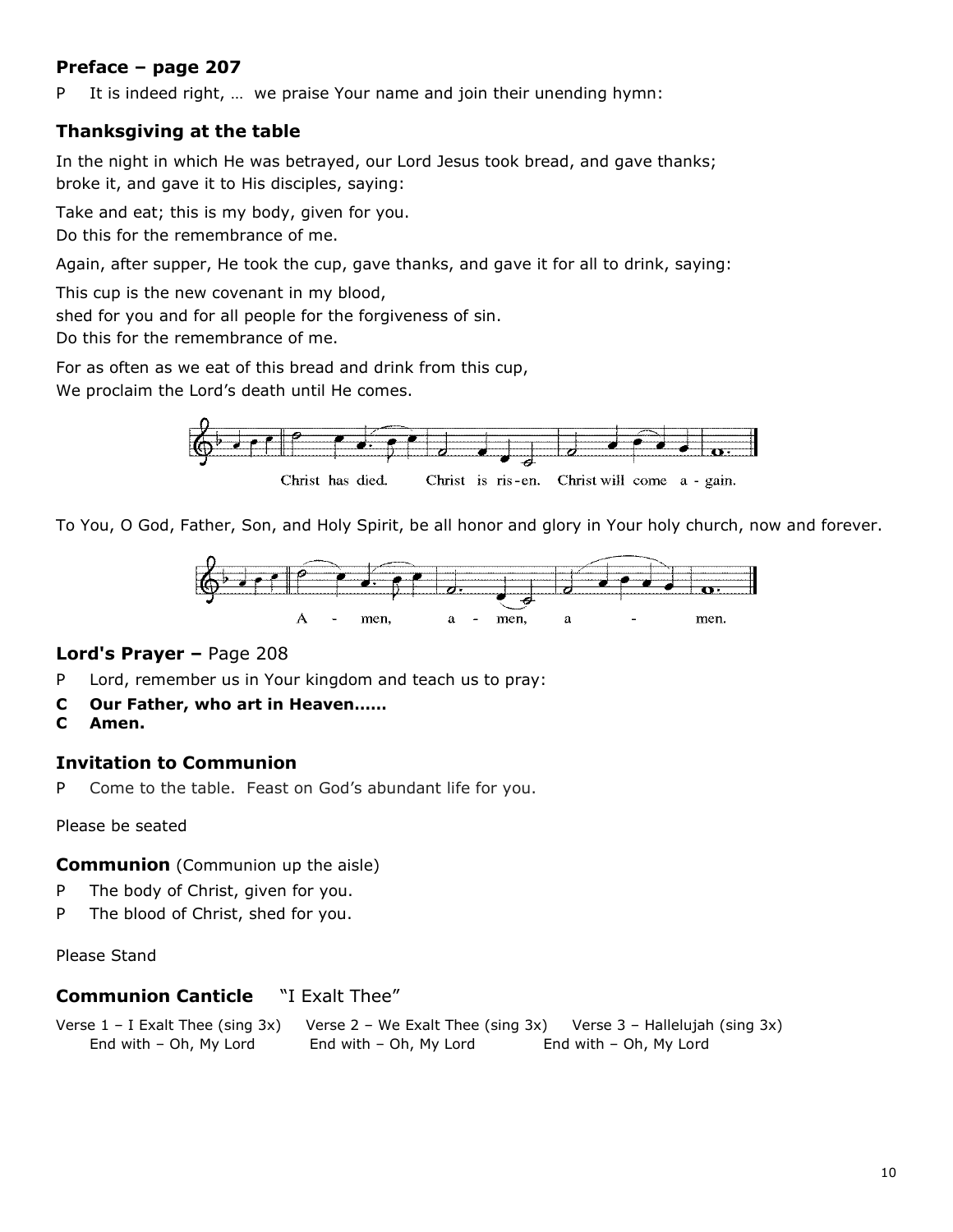## **Prayer after Communion**

- A We give You thanks, almighty God, that You have refreshed us through the healing power of this gift of life. In Your mercy, strengthen us through this gift, in faith toward You and in fervent love toward one another; for the sake of Jesus Christ our Lord.
- **C Amen.**

## *+ SENDING +*

#### **Blessing**

P Neither death, nor life, nor angels, nor rulers, nor things present, nor things to come, nor powers, nor height, nor depth, nor anything else in all creation, will be able to separate us from the love of God in Christ Jesus.

God, the creator strengthen you; Jesus the beloved fill you; and the Holy Spirit the comforter  $+$  keep you in peace.

#### **C Amen.**





- 5 Look unto him, your Savior own, O fallen human race! Look and be saved through faith alone, be justified by grace!
- 6 To God all glory, praise, and love be now and ever giv'n by saints below and saints above, the church in earth and heav'n.

## **Extinguishing of candles**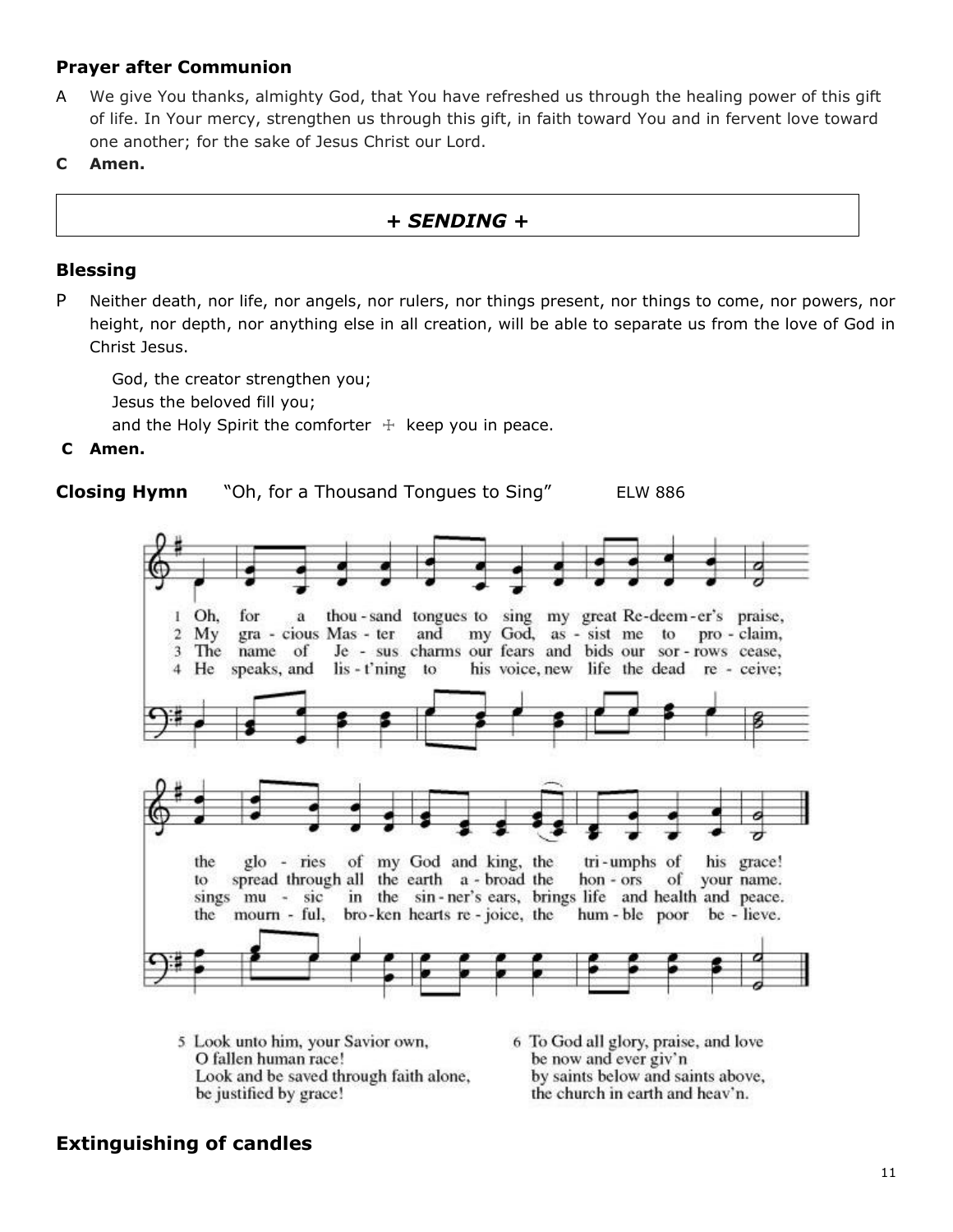#### **Dismissal**

A Go in peace. Serve the Lord.

**C Thanks be to God.**

**Postlude** "I Need Thee Every Hour" R. Lowry / A. Hawks / M. Bober

From Sundays and Seasons.com. Copyright 2021 Augsburg Fortress. All rights reserved. Reprinted by permission under Augsburg Fortress Liturgies Annual License #24416.<br>New Revised Standard Version Bible, copyright 1989, Division of Christian Eduncil of the Churches of Christ in the United States of<br>America. OneLicense.net License #A-709294

**Welcome to All Visitors** who worship with us this morning. Jesus came to make God's love known to our world. May your worship with us make God's love known in your heart and in your life this day and always. We invite you to sign our Guest Register and introduce yourselves to the pastor after worship.

#### **~~ Special thanks to the Smith Sisters for sharing their beautiful musical talents. ~~**

**Flowers and Bulletins** are given to the Glory of God.

#### **~ Please keep the following people in your daily prayers ~**

Rosie Lichner, Rhonda (Millheim) Fries, Dani Doll (father-in-law to Audra Doll), Bernadette Roeder (Anna Herb's sister), Cindy Rissmiller (friend of congregation), Gretchen Corcoran (Kama Mengel's sister), Tyrone Klump (Tracy Riedinger's father) Lind Spangler and Jack Weasner.

#### **Please, take a few minutes to read through the prayer list and let Diane in the office know if any names should be added or removed.**

#### **This Week at Hope**

| Today - 06/19 -      | Time after Pentecost - 1<br>Service of Holy Communion - 10:30 AM<br><b>Father's Day</b> |
|----------------------|-----------------------------------------------------------------------------------------|
| $06/20$ – Monday -   | Al-A-Non group 11:00 AM - Social Hall                                                   |
| 06/21 - Tuesday -    | AA 8:00 PM Social Hall                                                                  |
| $06/22$ – Wednesday- |                                                                                         |
| $06/23$ – Thursday - | AA 10:00 AM - Social Hall                                                               |
|                      | AA Tatamy Women's Group 6:30 PM                                                         |
|                      | Forks of the Delaware Bottler's Club 6:30 PM                                            |
| $06/24$ – Friday -   | AA, Al-A-Non 7:30 PM                                                                    |
| 06/25 - Saturday -   |                                                                                         |
| $06/26$ – Sunday -   | Time after Pentecost - 2                                                                |
|                      | <b>Service of Worship &amp; Prayer</b>                                                  |
|                      | Youth VBS meet in Social Hall After Services                                            |

#### **Birthdays this week Anniversaries this week**

06/19 Charles Bartholomew 06/21 Bart & Cathy Wagner 06/20 Nathan Werkheiser 06/25 Stephen & Cheryl Karba 06/22 Blaise Wagner 06/25 Jane Gross, Jared Wade

#### **ANNOUNCEMENTS**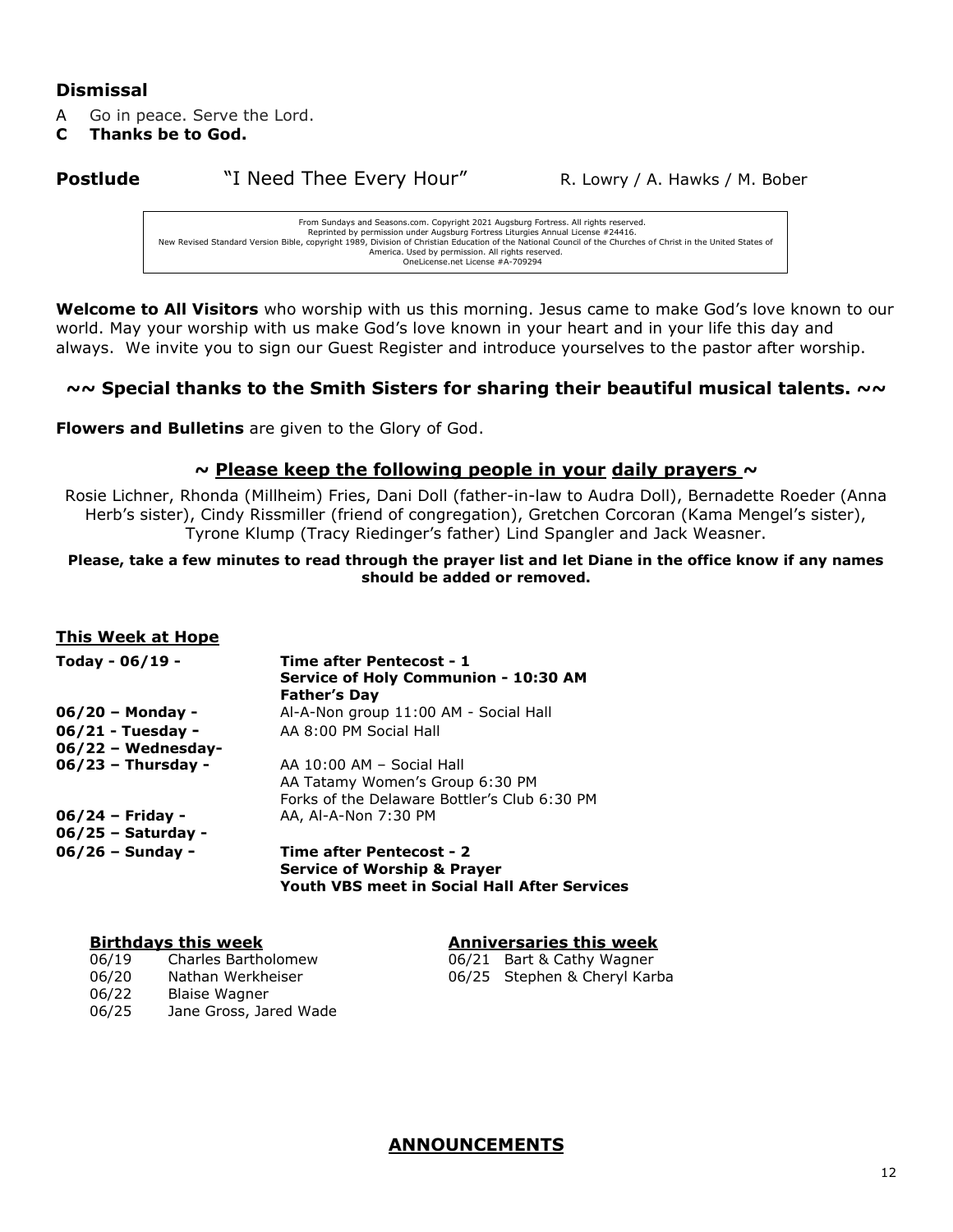#### ➢ **Summer Worship Services will be held at 9:30 a.m. and all services will be held outdoors in the Pavilion, weather permitting**.

- ➢ Hope Lutheran Church will once again be helping with the **Summer Lunch Program** at the Nazareth Moravian Church. Our scheduled week will be **Monday, August 1st through Friday, August 5th**. We will report to the Nazareth Moravian Church at **11:15 to 2:00 p.m**. They need 5 to 6 volunteers each day. If you can help, please sign-up on the bulletin board.
- ➢ **ATTENTION all men and women of Hope as well as any visitors** there will be a special Women's Choir held on Sunday, June 26<sup>th</sup> and a special Men's Choir held on Sunday, July 17<sup>th</sup>. If you would like to sing, sign-up on the bulletin board. There will be a one day practice prior to your Sunday. See Lenna for more information.
- ➢ We are looking for volunteers to once again start up and organize the **Garden of Hope**. All food produced will be donated.
- ➢ We need volunteers to sign up for **Safe Harbor in Easton** pick up food donations at Wegman's on the first Saturday of each month and deliver to Safe Harbor. Sign-up sheet is on the bulletin board – for more information, see Bill Kiefer.
- $\triangleright$  We received a request from a young man from the Metro-Detroit area who is an engineering student at Western Michigan University. He has a research and development internship in Easton this summer and is looking for a **"host" family** to stay with during his internship. If interested in hosting this young man, and for more information, see Diane in the office.
- ➢ A "**Congregational Challenge**" The Evangelism Committee has come up with a challenge for every church member – ask a non-member friend, family member, or a neighbor to come to church with you. Each member who brings a (non-member) visitor, will be eligible to a quarterly drawing in our "**Each One – Reach One**". Place your name and the visitor's name in the fishbowl located on the table in the Narthex. Prizes will be gift certificates for Giant Food Store. Each One – Reach One slips are located by the fishbowl. For more information, see Brenda Knowles.

# **"***Hope -- An Anchor for the Soul"* **Hebrews 6:19**

\_\_\_\_\_\_\_\_\_\_\_\_\_\_\_\_\_\_\_\_\_\_\_\_\_\_\_\_\_\_\_\_\_\_\_\_\_\_\_\_\_\_\_\_\_\_\_\_\_\_\_\_\_\_\_\_\_\_\_\_\_\_\_\_\_\_\_\_\_\_\_\_\_\_\_\_\_\_\_\_\_\_\_\_

#### **LECTIONARY 12 What Is Your Name?**

There is in Cairo an eerie, demonic site, terrifying to the human soul. Far into the chaos and noise of the city that never slumbers, there is another city— "the city of the dead." A vast tangle of tombs and mausoleums that, through the windows of tour buses, remains grim, distant, and quiet is, at close encounter, not a place of repose at all. It is a wretched, loud, busy, suffering place lived in by Cairo's least and lowliest.

But there is no need to travel to Egypt to see the grim scene. Cities of the dead are all around us, if we care to look places where the condemned, dirtied, ridiculed, blamed, and broken spend their demonized days living as if dead in cells and wards, beneath plastic and cardboard, in rust and garbage, among decay and rot, forgotten and lonely. There, beyond our windows, so used to their own condemned life, the most they hope for is to be left alone. "I beg you, do not torment me" (Luke 8:28). "I beg you." The gospel says "beg"!

He'd had enough—the man could endure no more judgment, no more religious platitudes, no more being the topic of conversation, no more shame, no more chains and shackles. It was—it is—bad enough to be plagued by demons in the cities of the dead, so please, no more torment! I beg you.

"What is your name?" (v. 30). Those four beautiful words stun the ugliness on the hillside. "What is your name?" In that question there thunders a spoken truth: the desire to know, not ignore; to approach, not pass by; to dare, not cower.

"And they were afraid" (v. 35). Those four riddling words confuse the swinish hillside. In that spoken truth there is exposed a question: Afraid of what? Of knowing the banished one? Of approaching the wild one? Of daring to welcome the troubled one home?